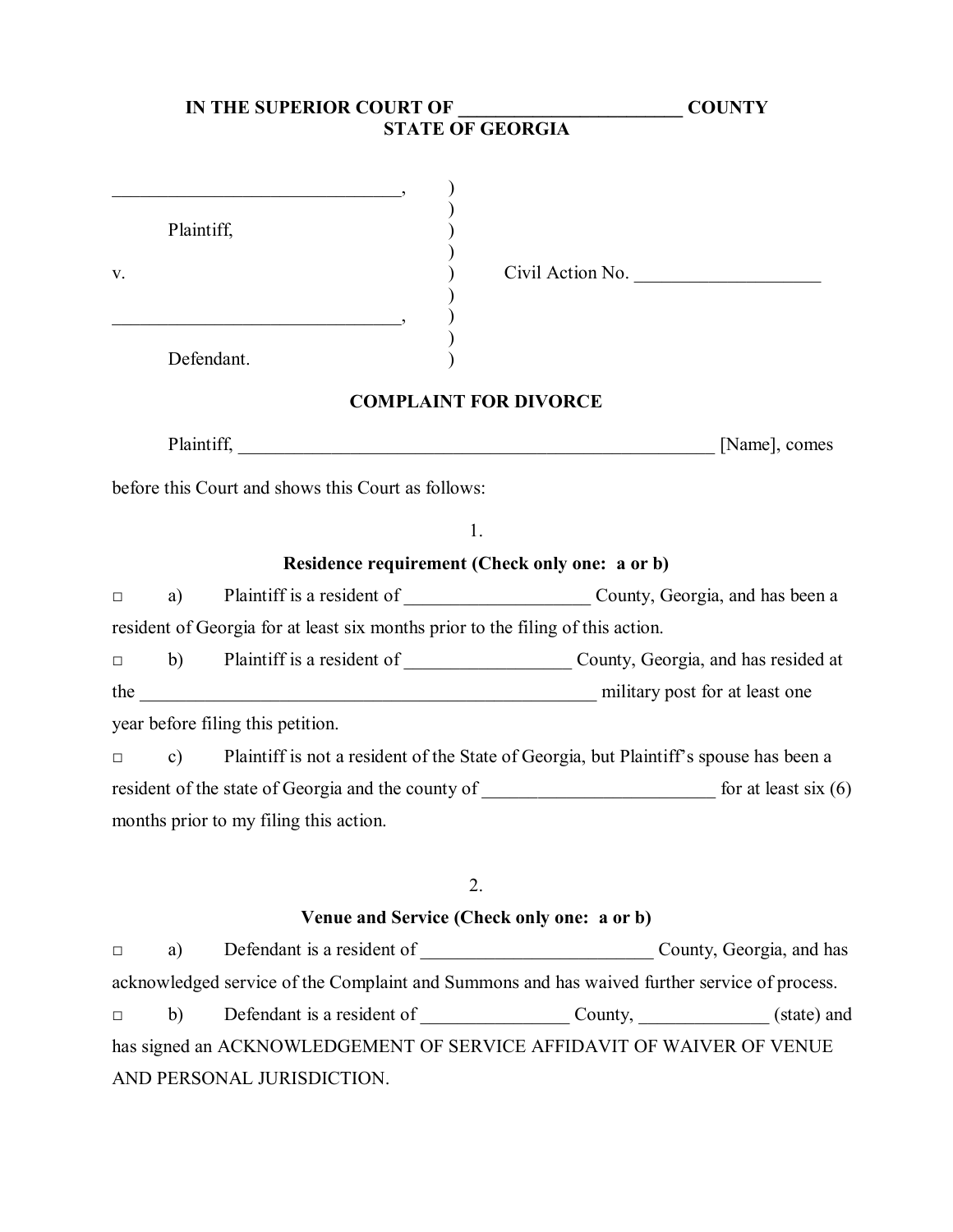## 3.

## **Date of marriage (Check only one: a or b)**

| $\Box$ | Plaintiff and Defendant were lawfully married on _______________________________.<br>a)           |                                                                                               |  |  |  |
|--------|---------------------------------------------------------------------------------------------------|-----------------------------------------------------------------------------------------------|--|--|--|
| $\Box$ | Plaintiff and Defendant are common law married, having entered into a common<br>b)                |                                                                                               |  |  |  |
|        |                                                                                                   |                                                                                               |  |  |  |
|        |                                                                                                   | 4.                                                                                            |  |  |  |
| $\Box$ |                                                                                                   |                                                                                               |  |  |  |
|        |                                                                                                   | in a bona fide state of separation since that date.                                           |  |  |  |
|        |                                                                                                   | 5.                                                                                            |  |  |  |
| $\Box$ |                                                                                                   |                                                                                               |  |  |  |
|        |                                                                                                   |                                                                                               |  |  |  |
|        |                                                                                                   |                                                                                               |  |  |  |
|        |                                                                                                   |                                                                                               |  |  |  |
|        |                                                                                                   |                                                                                               |  |  |  |
|        |                                                                                                   | 6.                                                                                            |  |  |  |
|        |                                                                                                   | Child Custody (Check only one: a, b or c)                                                     |  |  |  |
| $\Box$ | a)                                                                                                | It is in the best interest of the minor children for                                          |  |  |  |
|        |                                                                                                   | to have sole legal and physical custody.                                                      |  |  |  |
| $\Box$ | b)                                                                                                | Plaintiff and Defendant are both fit to share both temporary and permanent joint              |  |  |  |
|        |                                                                                                   | legal custody of the minor child(ren). It is in the best interest of the minor child(ren) for |  |  |  |
|        |                                                                                                   | to have primary physical custody.                                                             |  |  |  |
| $\Box$ | Plaintiff and Defendant have agreed that it is in the best interest of the minor<br>$\mathbf{c})$ |                                                                                               |  |  |  |
|        |                                                                                                   | children for the parties to have joint legal and physical custody. The physical custody       |  |  |  |
|        |                                                                                                   | arrangement will be as follows:                                                               |  |  |  |
|        |                                                                                                   |                                                                                               |  |  |  |
|        |                                                                                                   |                                                                                               |  |  |  |
|        |                                                                                                   |                                                                                               |  |  |  |
|        |                                                                                                   |                                                                                               |  |  |  |
|        |                                                                                                   |                                                                                               |  |  |  |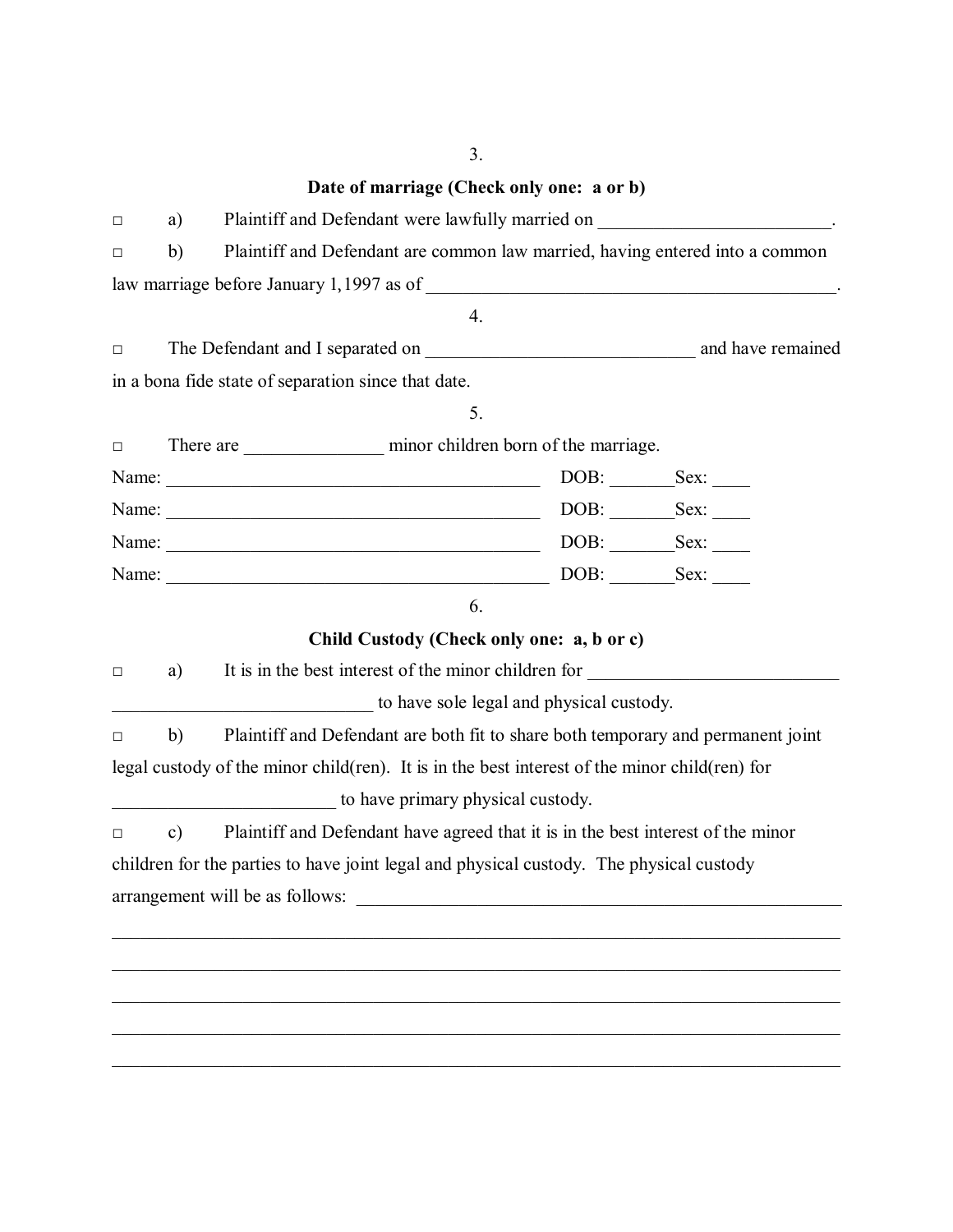| Address | Dates | Lived With |
|---------|-------|------------|
|         |       |            |
|         |       |            |
|         |       |            |
|         |       |            |
|         |       |            |

For the past five years, the children lived at the following addresses with the following persons:

8.

## **Other court actions concerning the children (Choose only one: a or b)**

□ a) Plaintiff asserts that □ he/ □ she has not participated as a party or a witness or in any other capacity in any other litigation concerning the children named above, and knows of no other proceeding concerning the minor children in this or any other state. No person other than the parties to this action has physical custody of the minor children or any claim to custody or visitation with the minor children.

 $\Box$  b) The minor children have been involved in the following actions:

*(Please tell the court about the following types of actions: custody, visitation, family violence, protective orders, termination of parental rights, and adoption.)*

| County/State/Court Type of Custody Action | Date Filed | <b>Status</b> |
|-------------------------------------------|------------|---------------|
|                                           |            |               |
|                                           |            |               |
|                                           |            |               |
|                                           |            |               |
|                                           |            |               |

9.

**Others with a custody claim (Choose only one: a or b)** 

□ a) I know of no other person, not a party to this proceeding, who has physical custody of the children or claims to have custody or visitation rights with respect to the minor children.

□ b) The following persons who are not a party to this proceeding have custody or visitation rights with the minor children: